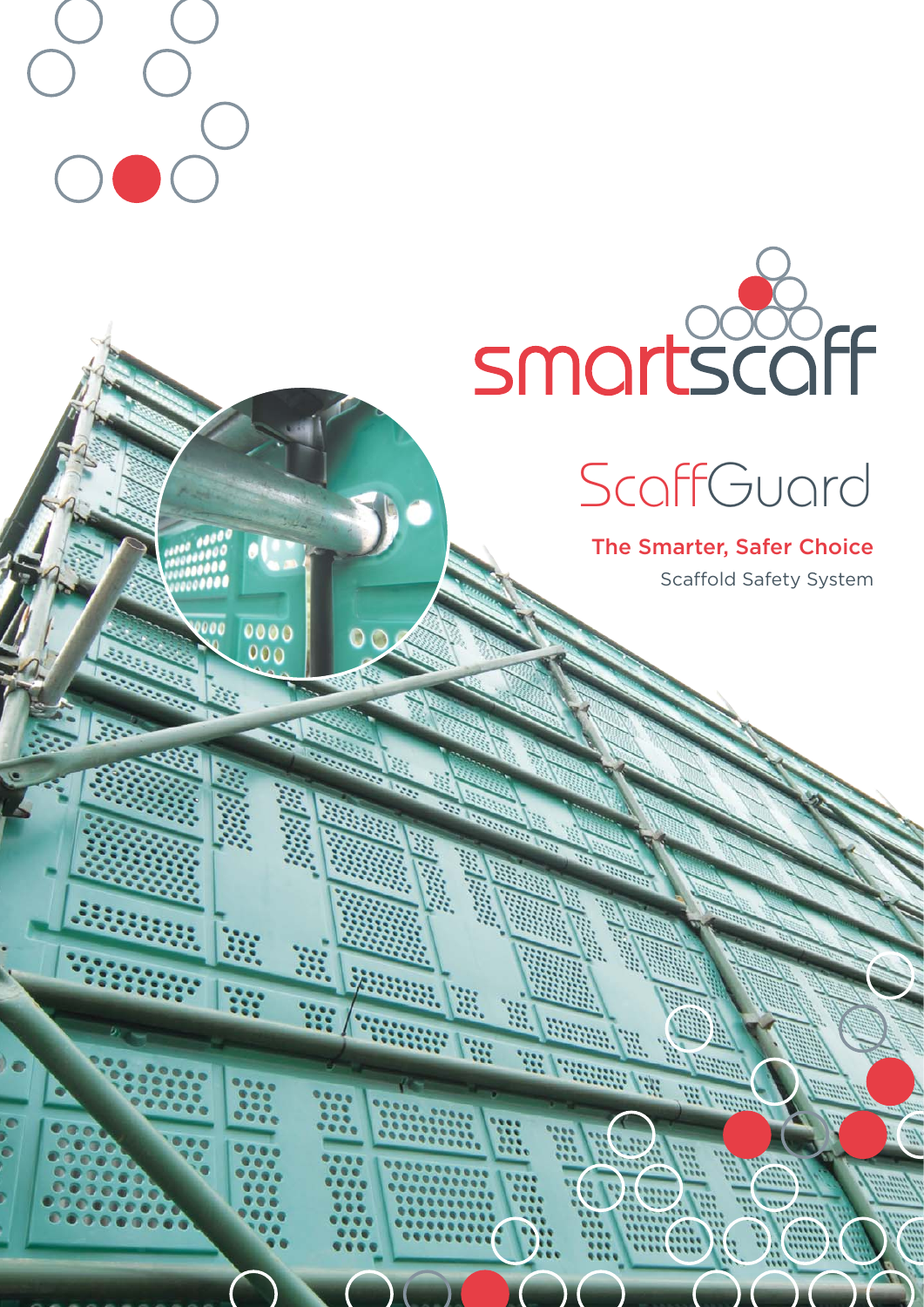# Smart, Safe Innovation

Scaff Guard is an innovative new scaffold safety system unlike any other. It was designed using the very latest manufacturing technology to meet the growing needs of the industry – producing scaffolding products that allow companies to work both smarter and safer.

Unlike other scaffolding systems, which use shade cloth or mesh, Scaff Guard containment panels are made of durable polypropylene. This means they have high impact resistance, as well as less wind loading due to their unique design. The system is safely installed from the working deck inside the scaffold with specially designed ties and wedges. And best of all, every component is reusable, so there's no wastage.

With a system like ScoffGuard<sup>TM</sup> available… is there any other choice?!



# **ScaffGuard<sup>TM</sup>** Containment Panels

### Tough Polypropylene

Tough and durable, will withstand high impacts.

### Reduced Wind Loading

Less wind loading on scaffold than shade cloth & mesh.

#### Safe to install

Installed from inside the scaffold on the working deck.

#### Less Weight

Easy handling as a 2.4m Scaffguard weighs only 7.2kg. This also means less load on the scaffold.

#### Reusable & Easy to Store

Scaff Guards stack flat like dinner plates making for easy transportation and storage.

# Containment Size above Standard

#### Hole size smaller than required

Scaff Guard uses a 14mm diameter hole to prevent debris from falling fall through the panel.

#### 40% perforated

Almost 40% of the surface area of the panel is perforated. This reduces wind loading and allows light to transfer to the work area.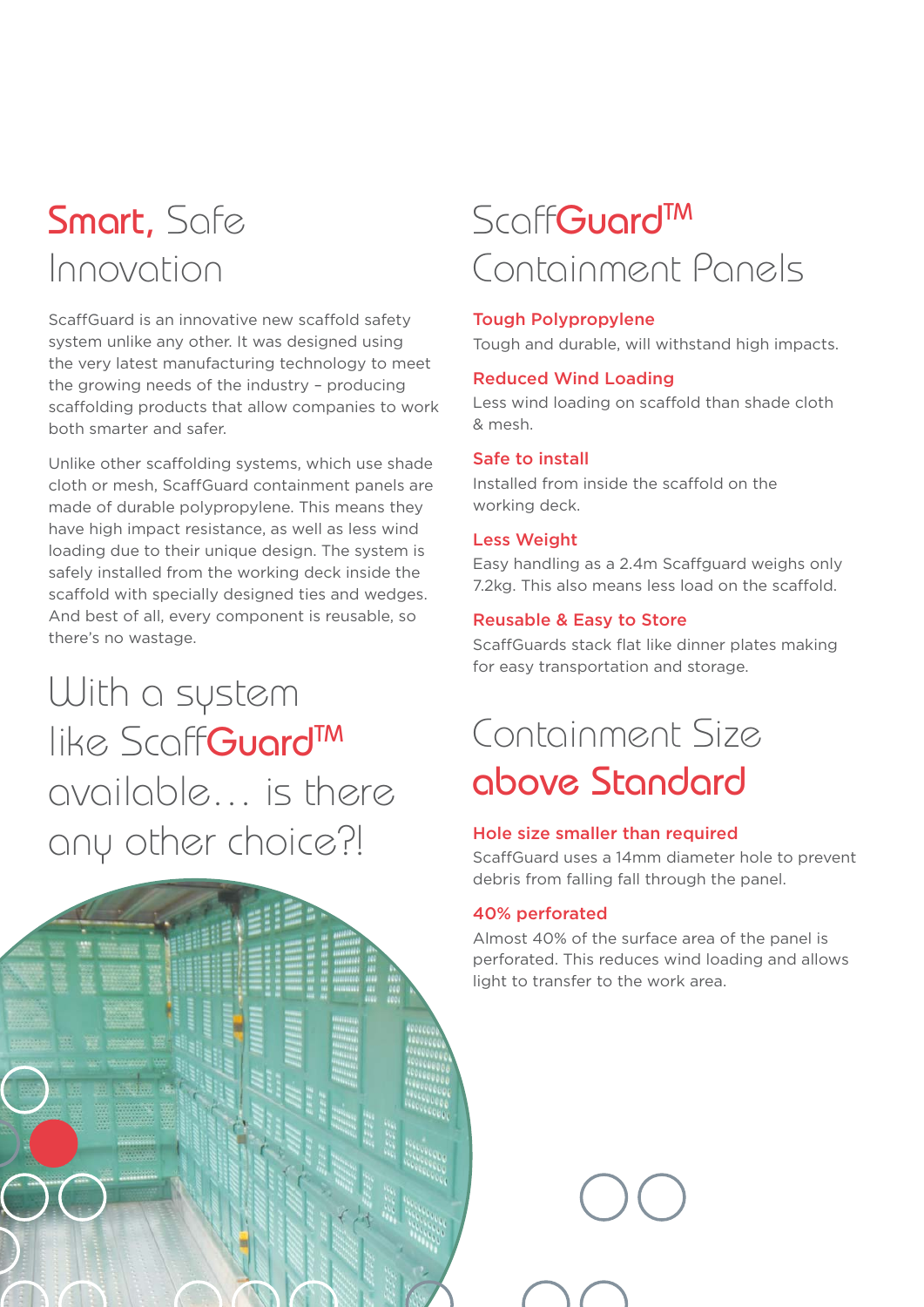T-lock

......

# Scoff**GuardTM** Quick Fix

# Reusable T-lock to locate panel

Inserting the self locking T-lock holds the panel in place during erection and are easily removed for reuse.

# Cable ties for interlocking

Two cable ties are easily inserted from the front of the panel to interlock the panels together when used at the 2m level on a deck.

### Removal Bar

At all tie locations a raised bar lifts the cable tie from the surface of the panel to assist in easy cutting of the tie for removal.

# Additional tie points

There are numerous tie points to allow panels to be secured on scaffold laps and other non standard situations. Lap panels and end panels are also available.

Scaffold Tie Facility

# **Tie Hole Infill**

To maintain the protection and integrity of panel, a tie hole infill can be used to fill a removed tie hole.

### Removable Tie Hole

Scaff Guard has an easy to remove tie hole which allows scaffold tube to be secured to both standards for scaffold ties.

Within

0000

 $000$ 

 $\bullet$ 



MADE IN AUSTRALIA

 $\bullet$   $\bullet$ 

 $0.0.0.0$  $000$